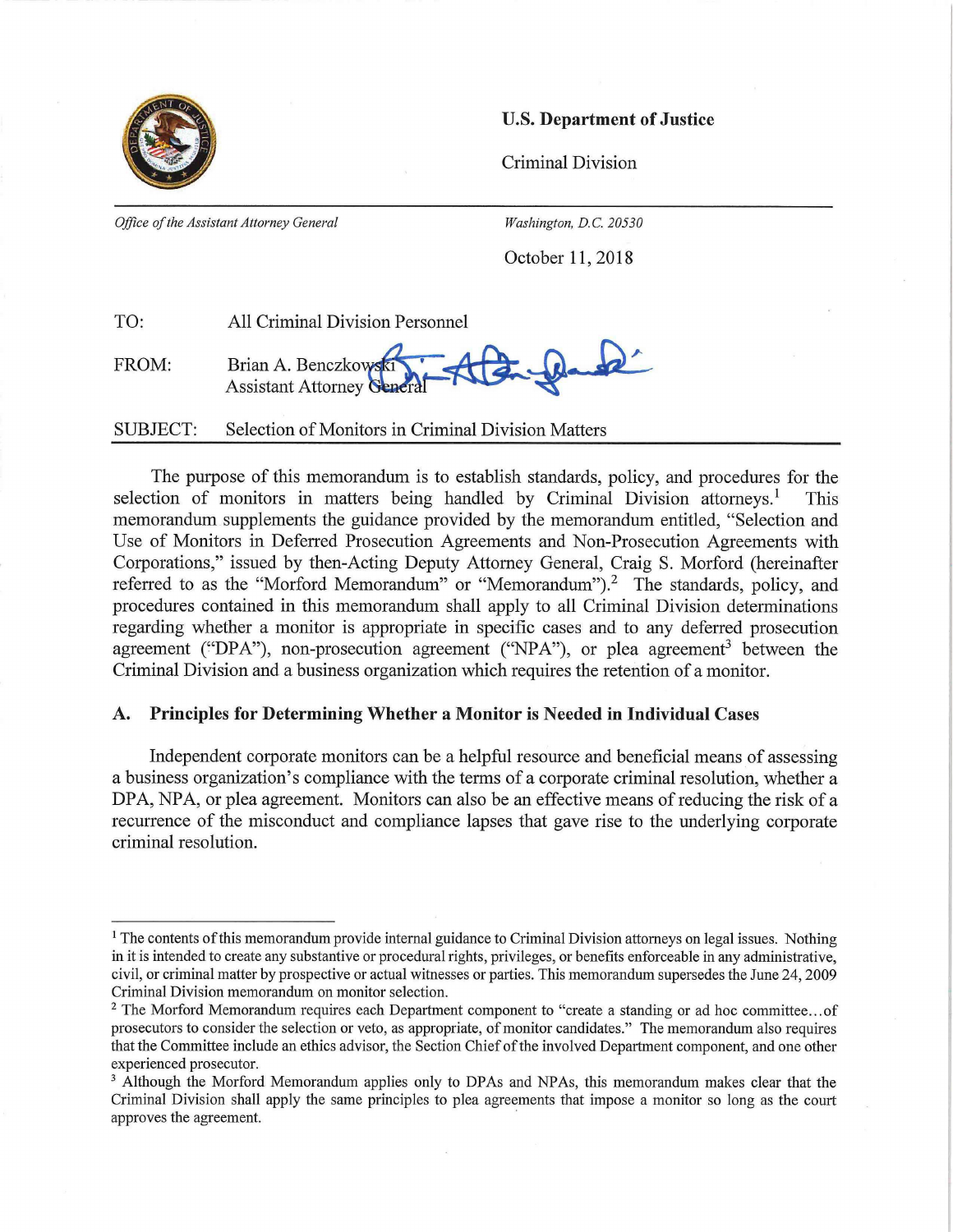Despite these benefits, the imposition of a monitor will not be necessary in many corporate criminal resolutions, and the scope of any monitorship should be appropriately tailored to address the specific issues and concerns that created the need for the monitor. The Morford Memorandum explained that, "[a] monitor should only be used where appropriate given the facts and circumstances of a particular matter[,]" and set forth the two broad considerations that should guide prosecutors when assessing the need and propriety of a monitor: "(1) the potential benefits that employing a monitor may have for the corporation and the public, and (2) the cost of a monitor and its impact on the operations of a corporation." The Memorandum also made clear that a monitor should never be imposed for punitive purposes.

This memorandum elaborates on those considerations. In evaluating the "potential benefits" of a monitor, Criminal Division attorneys should consider, among other factors: (a) whether the underlying misconduct involved the manipulation of corporate books and records or the exploitation of an inadequate compliance program or internal control systems; (b) whether the misconduct at issue was pervasive across the business organization or approved or facilitated by senior management; (c) whether the corporation has made significant investments in, and improvements to, its corporate compliance program and internal control systems; and (d) whether remedial improvements to the compliance program and internal controls have been tested to demonstrate that they would prevent or detect similar misconduct in the future.

Where misconduct occurred under different corporate leadership or within a compliance environment that no longer exists within a company, Criminal Division attorneys should consider whether the changes in corporate culture and/or leadership are adequate to safeguard against a recurrence of misconduct. Criminal Division attorneys should also consider whether adequate remedial measures were taken to address problem behavior by employees, management, or thirdparty agents, including, where appropriate, the termination of business relationships and practices that contributed to the misconduct. In assessing the adequacy of a business organization's remediation efforts and the effectiveness and resources of its compliance program, Criminal Division attorneys should consider the unique risks and compliance challenges the company faces, including the particular region(s) and industry in which the company operates and the nature of the company's clientele.

In weighing the benefit of a contemplated monitorship against the potential costs, Criminal Division attorneys should consider not only the projected monetary costs to the business organization, but also whether the proposed scope of a monitor's role is appropriately tailored to avoid unnecessary burdens to the business's operations.

In general, the Criminal Division should favor the imposition of a monitor only where there is a demonstrated need for, and clear benefit to be derived from, a monitorship relative to the projected costs and burdens. Where a corporation's compliance program and controls are demonstrated to be effective and appropriately resourced at the time of resolution, a monitor will likely not be necessary.

#### **B. Approval, Consultation, and Concurrence Requirement for Monitorship Agreements**

Before agreeing to the imposition of a monitor in any case, the Criminal Division attorneys handling the matter must first receive approval from their supervisors, including the Chief of the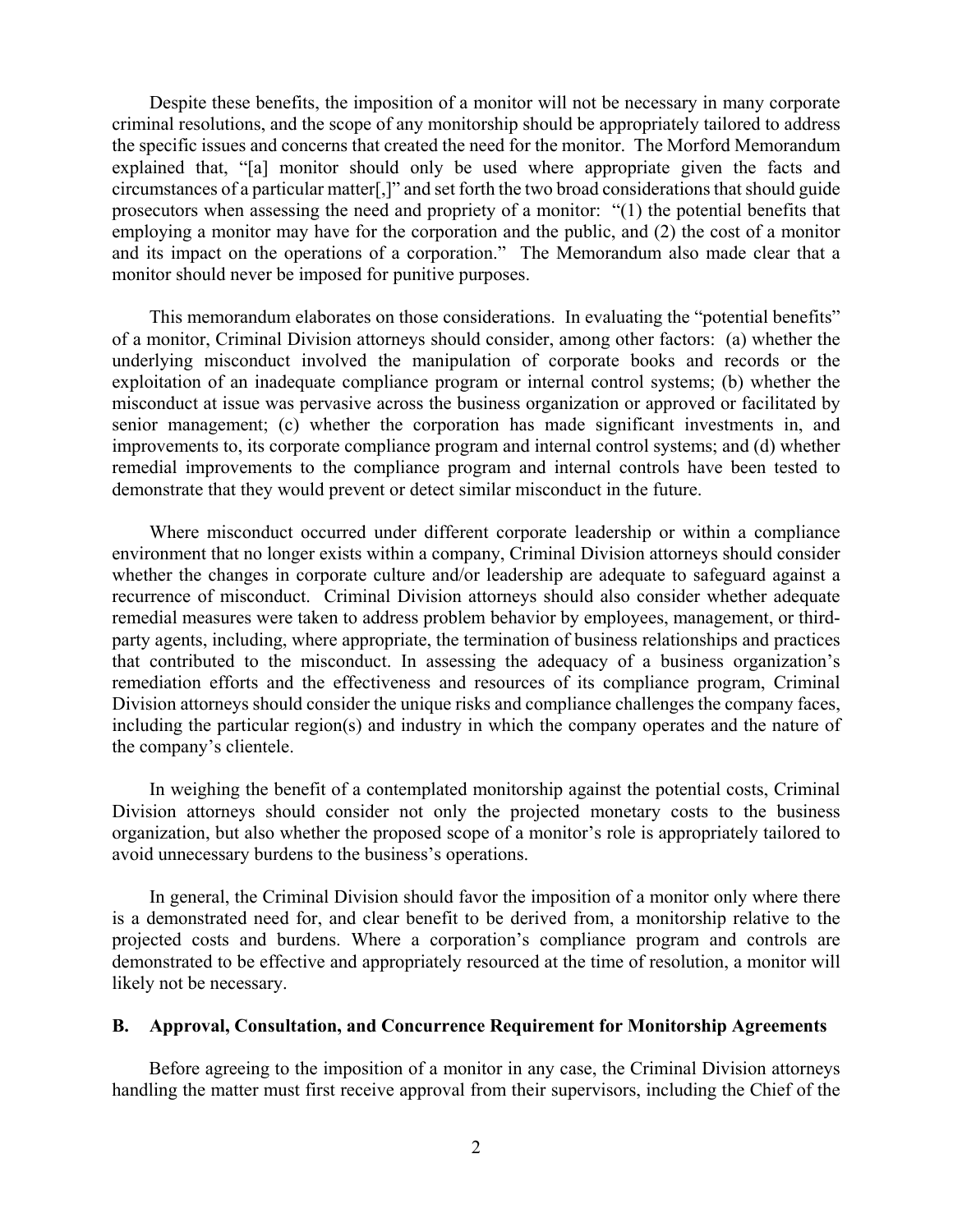relevant Section, as well as the concurrence of the Assistant Attorney General ("AAG") for the Criminal Division or his/her designee, who in most cases will be the Deputy Assistant Attorney General ("DAAG") with supervisory responsibility for the relevant Section.

# **C. Terms of Criminal Division Monitorship Agreements**

As a preliminary matter, any DPA, NPA, or plea agreement between the Criminal Division and a business organization which requires the retention of a monitor (hereinafter referred to as the "Agreement"), should contain the following:

- 1. A description of the monitor's required qualifications;
- 2. A description of the monitor selection process;
- 3. A description of the process for replacing the monitor during the term of the monitorship, should it be necessary;
- 4. A statement that the parties will endeavor to complete the monitor selection process within sixty (60) days of the execution of the underlying agreement;
- 5. An explanation of the responsibilities of the monitor and the monitorship's scope; and
- 6. The length of the monitorship.

 $\overline{\phantom{a}}$ 

### **D. Standing Committee on the Selection of Monitors**

The Criminal Division shall create a Standing Committee on the Selection of Monitors (the "Standing Committee").

1. Composition of the Standing Committee:

The Standing Committee shall comprise: (1) the DAAG with supervisory responsibility for the Fraud Section, or his/her designee; $4(2)$  the Chief of the Fraud Section (or other relevant Section, if not the Fraud Section), or his/her designee;<sup>5</sup> and (3) the Deputy Designated Agency Ethics Official for the Criminal Division.<sup>6</sup> Should further replacements not contemplated by this paragraph be necessary for a particular case, the DAAG with supervisory responsibility for the Fraud Section will appoint any temporary, additional member of the Standing Committee for the particular case.

<sup>4</sup> Should the DAAG be recused from a particular case, the Assistant Attorney General will appoint a representative to fill the DAAG's position on the Standing Committee.

<sup>&</sup>lt;sup>5</sup> Should the Chief of the Section be recused from a particular case, he/she will be replaced by the Principal Deputy Chief or Deputy Chief with supervisory responsibility over the matter.

<sup>6</sup> Should the Deputy Designated Agency Ethics Official for the Criminal Division be recused from a particular case, he/she will be replaced by the Alternate Deputy Designated Agency Ethics Official for the Criminal Division or his/her designee.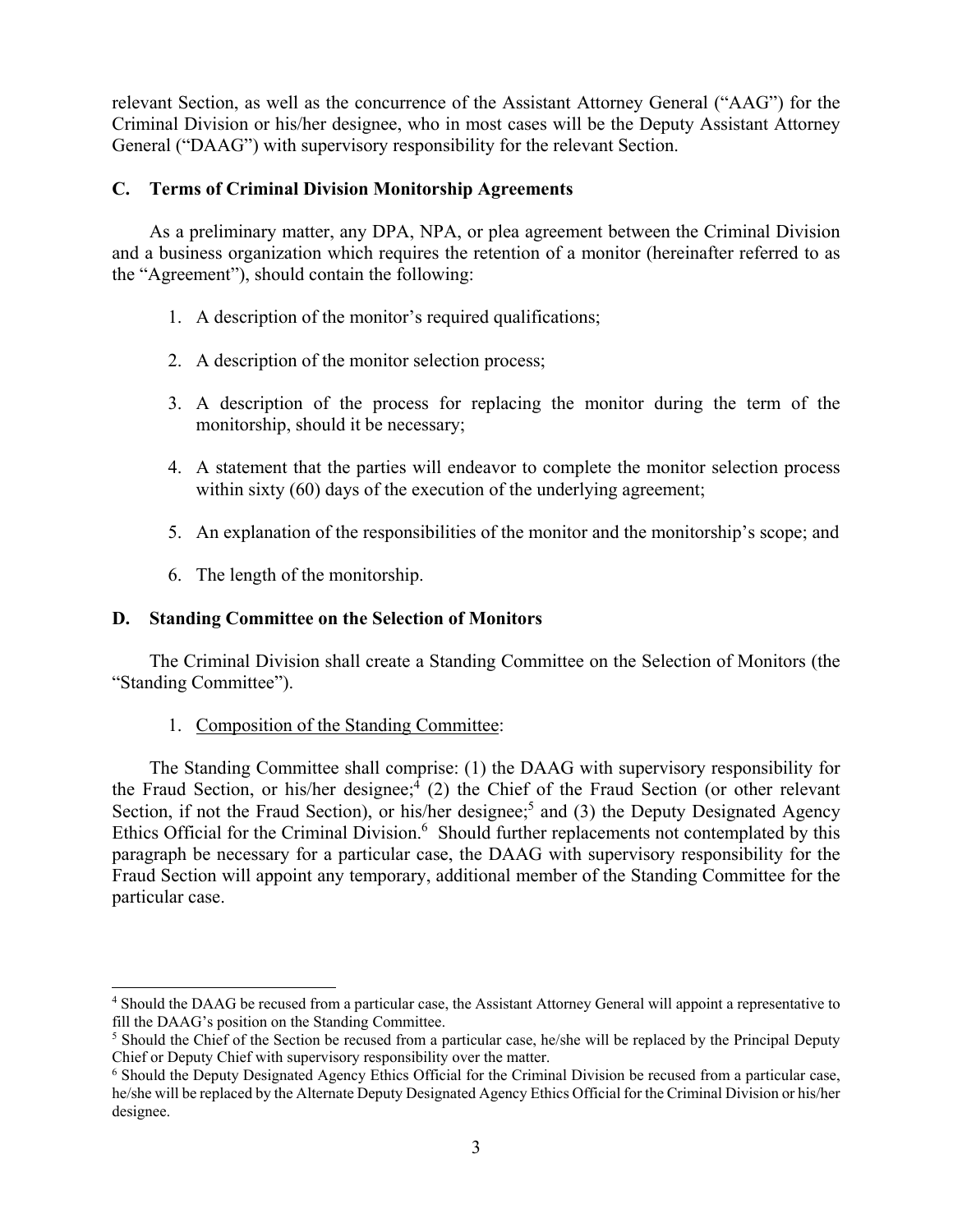The DAAG with supervisory authority over the Fraud Section, or his/her designee, shall be the Chair of the Standing Committee, and shall be responsible for ensuring that the Standing Committee discharges its responsibilities.

All Criminal Division employees involved in the selection process, including Standing Committee Members, should be mindful of their obligations to comply with the conflict-of-interest guidelines set forth in 18 U.S.C. Section 208, 5 C.F.R. Part 2635 (financial interest), and 28 C.F.R. Part 45.2 (personal or political relationship), and shall provide written certification of such compliance to the Deputy Designated Agency Ethics Official for the Criminal Division as soon as practicable, but no later than the time of the submission of the Monitor Recommendation Memorandum to the Assistant Attorney General for the Criminal Division ("the AAG").

### 2. Convening the Standing Committee:

The Chief of the relevant Section entering into the Agreement should notify the Chair of the Standing Committee as soon as practicable that the Standing Committee will need to convene. Notice should be provided as soon as an agreement in principle has been reached between the government and the business organization that is the subject of the Agreement (hereinafter referred to as the "Company"), but not later than the date the Agreement is executed. The Chair will arrange to convene the Standing Committee meeting as soon as practicable after receiving the Monitor Recommendation Memorandum described below, identify the Standing Committee participants for that case, and ensure that there are no conflicts among the Standing Committee Members.

### **E. The Selection Process**

 $\overline{\phantom{a}}$ 

As set forth in the Morford Memorandum, a monitor must be selected based on the unique facts and circumstances of each matter and the merits of the individual candidate. Accordingly, the selection process should: (i) instill public confidence in the process; and (ii) result in the selection of a highly qualified person or entity, free of any actual or potential conflict of interest or appearance of a potential or actual conflict of interest, and suitable for the assignment at hand. To meet those objectives, the Criminal Division shall employ the following procedure<sup>7</sup> in selecting a monitor, absent authorization from the Standing Committee to deviate from this process as described in Section F below:

### 1. Nomination of Monitor Candidates:

At the outset of the monitor selection process, counsel for the Company should be advised by the Criminal Division attorneys handling the matter to recommend a pool of three qualified monitor candidates.<sup>8</sup> Within at least (20) business days after the execution of the Agreement, the Company should submit a written proposal identifying the monitor candidates, and, at a minimum, providing the following:

 $^7$  The selection process outlined in this Memorandum applies both to the selection of a monitor at the initiation of a monitorship and to the selection of a replacement monitor, where necessary.

<sup>&</sup>lt;sup>8</sup> Any submission or selection of a monitor candidate by either the Company or the Criminal Division should be made without unlawful discrimination against any person or class of persons.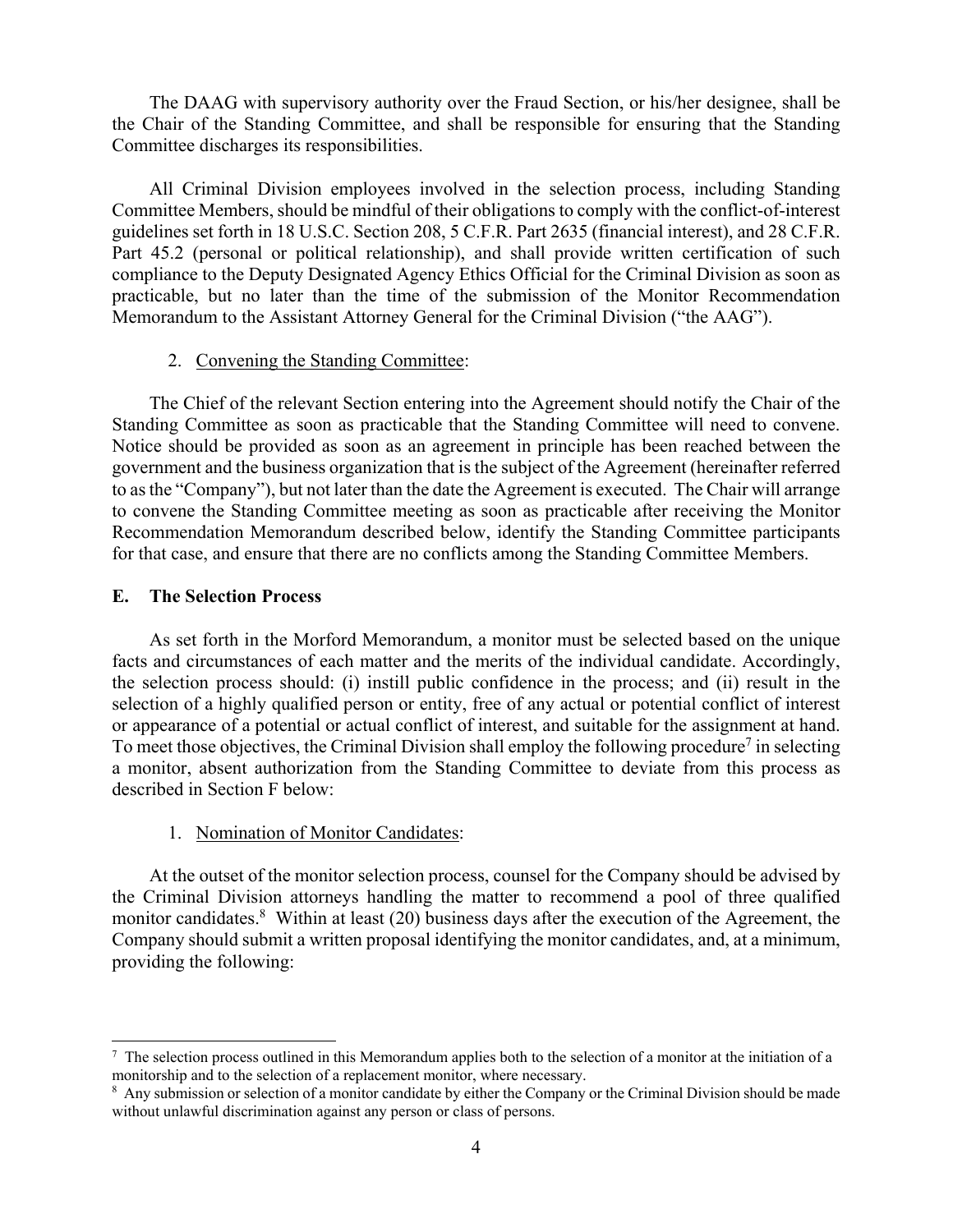- a. a description of each candidate's qualifications and credentials in support of the evaluative considerations and factors listed below;
- b. a written certification by the Company that it will not employ or be affiliated with the monitor for a period of not less than two years from the date of the termination of the monitorship;
- c. a written certification by each of the candidates that he/she is not a current or recent (*i.e.,* within the prior two years) employee, agent, or representative of the Company and holds no interest in, and has no relationship with, the Company, its subsidiaries, affiliates or related entities, or its employees, officers, or directors;
- d. a written certification by each of the candidates that he/she has notified any clients that the candidate represents in a matter involving the Criminal Division Section (or any other Department component) handling the monitor selection process, and that the candidate has either obtained a waiver from those clients or has withdrawn as counsel in the other matter(s); and
- e. A statement identifying the monitor candidate that is the Company's first choice to serve as the monitor.
- 2. Initial Review of Monitor Candidates:

The Criminal Division attorneys handling the matter, along with supervisors from the Section, should promptly interview each monitor candidate to assess his/her qualifications, credentials and suitability for the assignment and, in conducting a review, should consider the following factors:

- a. each monitor candidate's general background, education and training, professional experience, professional commendations and honors, licensing, reputation in the relevant professional community, and past experience as a monitor;
- b. each monitor candidate's experience and expertise with the particular area(s) at issue in the case under consideration, and experience and expertise in applying the particular area(s) at issue in an organizational setting;
- c. each monitor candidate's degree of objectivity and independence from the Company so as to ensure effective and impartial performance of the monitor's duties;
- d. the adequacy and sufficiency of each monitor candidate's resources to discharge the monitor's responsibilities effectively; and
- e. any other factor determined by the Criminal Division attorneys, based on the circumstances, to relate to the qualifications and competency of each monitor candidate as they may relate to the tasks required by the monitor agreement and nature of the business organization to be monitored.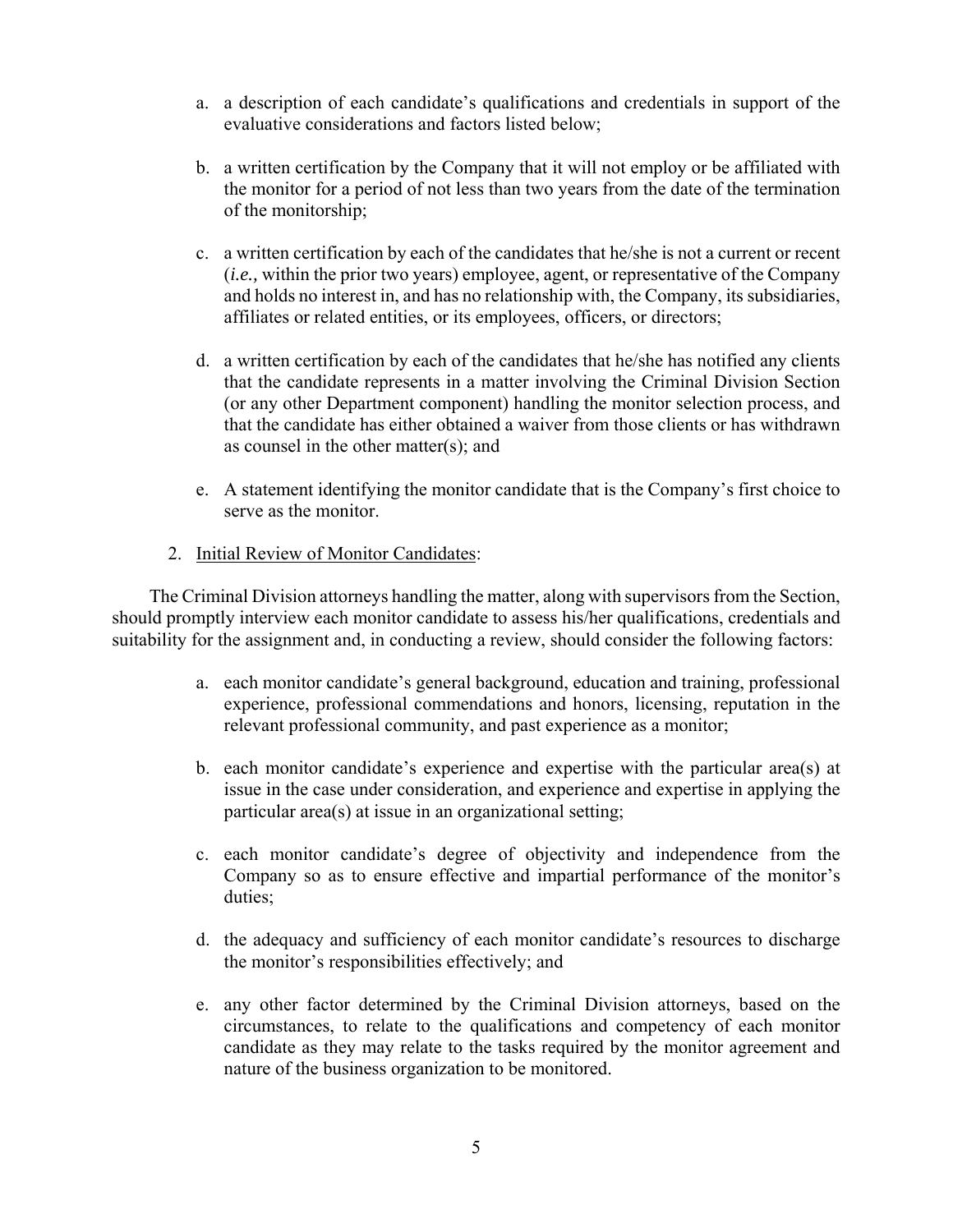If the attorneys handling the matter and their supervisors decide that any or all of the three candidates lack the requisite qualifications, they should notify the Company and request that counsel for the Company propose another candidate or candidates within twenty (20) business days.<sup>9</sup> Once the attorneys handling the matter conclude that the Company has provided a slate of three qualified candidates, they should conduct a review of those candidates and confer with their supervisors to determine which of the monitor candidates should be recommended to the Standing Committee<sup>10</sup>

### 3. Preparation of a Monitor Recommendation Memorandum:

Once the attorneys handling the matter and their supervisors recommend a candidate, the selection process should be referred to the Standing Committee. The attorneys handling the matter should prepare a written memorandum to the Standing Committee, in the format attached hereto. The memorandum should contain the following information:

a. a brief statement of the underlying case;

 $\overline{a}$ 

- b. a description of the proposed disposition of the case, including the charges filed (if any);
- c. an explanation as to why a monitor is required in the case, based on the considerations set forth in this memorandum;
- d. a summary of the responsibilities of the monitor, and his/her term;
- e. a description of the process used to select the candidate;
- f. a description of the selected candidate's qualifications, and why the selected candidate is being recommended;
- g. a description of countervailing considerations, if any, in selecting the candidate;
- h. a description of the other candidates put forward for consideration by the Company; and
- i. a signed certification, on the form attached hereto, by each of the Criminal Division attorneys involved in the monitor selection process that he/she has complied with the conflicts-of-interest guidelines set forth in 18 U.S.C Section 208, 5 C.F.R. Part 2635, and 28 C.F.R. Part 45 in the selection of the candidate.

<sup>&</sup>lt;sup>9</sup> A Company may be granted a reasonable extension of time to propose an additional candidate or candidates if circumstances warrant an extension. The attorneys handling the matter should advise the Standing Committee of any such extension.

<sup>&</sup>lt;sup>10</sup> If the Criminal Division attorneys handling the matter, along with their supervisors, determine that the Company has not proposed and appears unwilling or unable to propose acceptable candidates, consistent with the guidance provided herein, and that the Company's delay in proposing candidates is negatively impacting the Agreement or the prospective monitorship, then the attorneys may evaluate alternative candidates that they identify in consultation with the Standing Committee and provide a list of such candidates to the Company for consideration.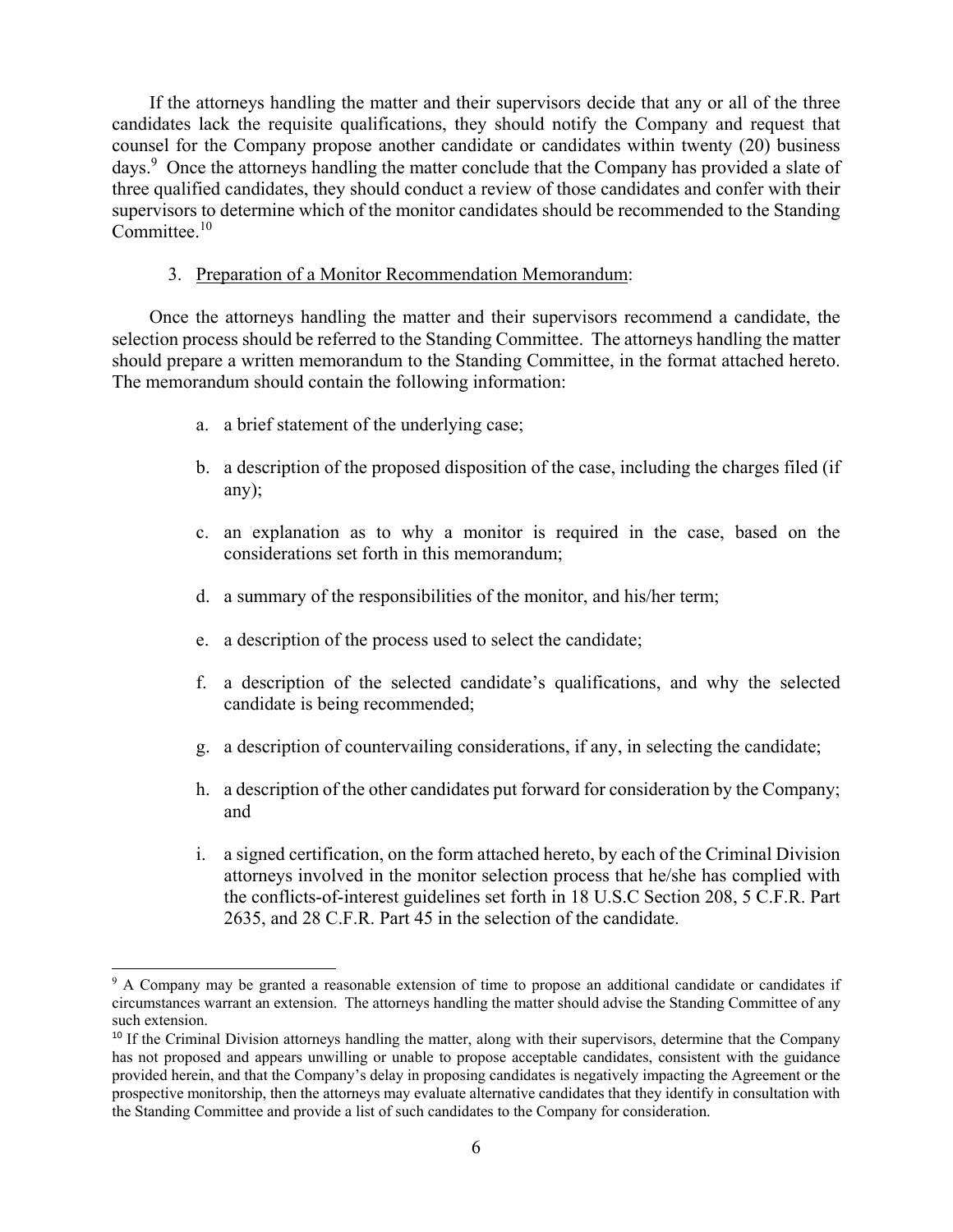Copies of the Agreement and any other relevant documents reflecting the disposition of the matter must be attached to the Monitor Recommendation Memorandum and provided to the Standing Committee.

### 4. Standing Committee Review of a Monitor Candidate:

The Standing Committee shall review the recommendation set forth in the Monitor Recommendation Memorandum and vote whether or not to accept the recommendation. In the course of making its decision, the Standing Committee may, in its discretion, interview one or more of the candidates put forward for consideration by the Company.

If the Standing Committee accepts the recommended candidate, it should note its acceptance of the recommendation in writing on the Monitor Recommendation Memorandum and forward the memorandum to the AAG for ultimate submission to the Office of the Deputy Attorney General ("ODAG"). In addition to noting its acceptance of the recommendation, the Standing Committee may also, where appropriate, revise the Memorandum. The Standing Committee's recommendation should also include a written certification by the Deputy Designated Agency Ethics Official for the Criminal Division that the recommended candidate meets the ethical requirements for selection as a monitor, that the selection process utilized in approving the candidate was proper, and that the Government attorneys involved in the process acted in compliance with the conflict-of-interest guidelines set forth in 18 U.S.C. Section 208, 5 C.F.R. Part 2635, and 28 C.F.R. Part 45.

If the Standing Committee rejects the recommended candidate, it should so inform the Criminal Division attorneys handling the matter and their supervisors of the rejection decision. In this instance, the Criminal Division attorneys handling the matter, along with their supervisors, may either recommend an alternate candidate from the two remaining candidates proposed by the Company or, if necessary, obtain from the Company the names of additional qualified monitor candidates, as provided by Section E.1 above. If the Standing Committee rejects the recommended candidate, or the pool of remaining candidates, the Criminal Division attorneys and their supervisors should notify the Company. The Standing Committee also should return the Monitor Recommendation Memorandum and all attachments to the attorneys handling the matter.

If the Standing Committee is unable to reach a majority decision regarding the proposed monitor candidate, the Standing Committee should so indicate on the Monitor Recommendation Memorandum and forward the Memorandum and all attachments to the Assistant Attorney General for the Criminal Division.

#### 5. Review by the Assistant Attorney General:

Consistent with the terms of the Morford Memo, the AAG may not unilaterally make, accept, or veto the selection of a monitor candidate. Rather, the AAG must review and consider the recommendation of the Standing Committee set forth in the Monitor Recommendation Memorandum. In the course of doing so, the AAG may, in his/her discretion, request additional information from the Standing Committee and/or the Criminal Division attorneys handling the matter and their supervisors. Additionally, the AAG may, in his/her discretion interview the candidate recommended by the Standing Committee. The AAG should note his/her concurrence